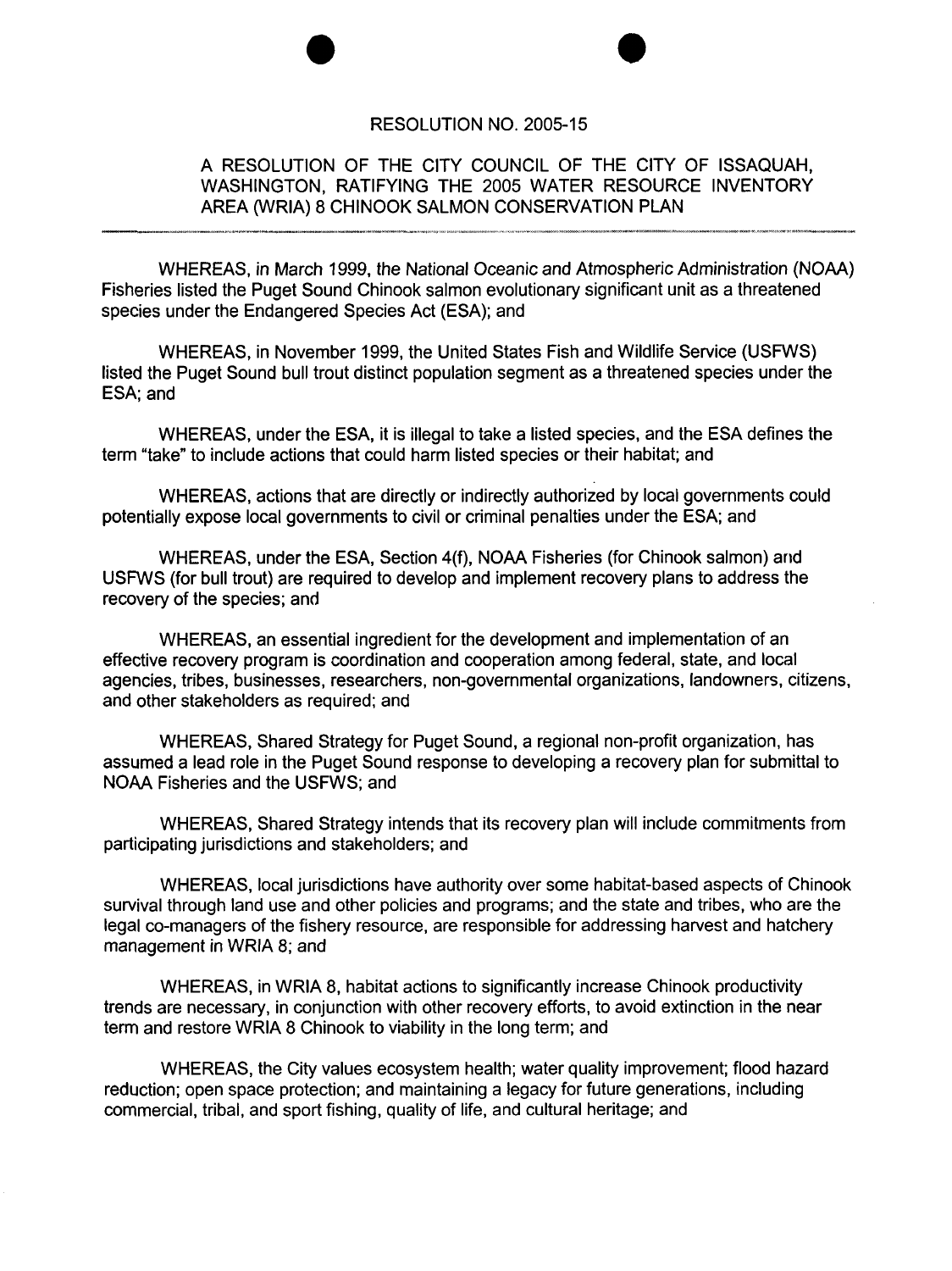WHEREAS, the City supports cooperation at the WRIA level to set common priorities for actions among partners, efficient use of resources and investments, and distribution of responsibility for actions and expenditures;

e e

WHERAS, the City has been participating in the WRIA 8 watershed planning effort for the last 10 years, beginning with the Sammamish Watershed Forum in 1996 and later with the WRIA 8 Steering Committee (1999) and Forum (2001). Mayor Frisinger has been actively involved in both the WRIA 8 Steering Committee and Forum since their inception, and staff have been involved in staff committees and have contributed to development of the Plan. Financial contribution by the City for Plan development began in 2000 through the Interlocal Agreement (Agenda Bill 4590, October 16, 2000).

WHEREAS, 27 local governments in WRIA 8 jointly funded development of The WRIA 8 Steering Committee Proposed Lake Washington/Cedar/Sammamish Watershed Chinook Salmon Conservation Plan (the Plan), published February 25, 2005 following public input and review; and

WHEREAS, while the Plan recognizes that salmon recovery is a long-term effort, it focuses on the next 10 years and includes a scientific framework, a start-list of priority actions and comprehensive action lists, an adaptive management approach, and a funding strategy; and

WHEREAS, the Plan recognizes that the Issaquah Creek basin contains some of the best habitat in WRIA 8; and

WHEREAS, the City supports and has consistently implemented habitat restoration and protection projects in recent years on Issaquah Creek and its tributaries, and addressed salmon habitat through its land use and public outreach policies and programs over the past five years; and

WHEREAS, it is important to provide jurisdictions, the private sector and the public with certainty and predictability regarding the course of salmon recovery actions that the region will be taking in the lake Washington/Cedar/Sammamish Watershed, including the Puget Sound nearshore; and

WHEREAS, if insufficient action is taken at the local and regional level, it is possible that the federal government could list Puget Sound Chinook salmon as an endangered species, thereby decreasing local flexibility. NOW THEREFORE,

THE CITY COUNCil OF THE CITY OF ISSAQUAH, WASHINGTON, HEREBY RESOLVES AS FOllOWS:

Section 1: The City hereby ratifies The WRIA 8 Steering Committee Proposed Lake Washington/Cedar/Sammamish Watershed Chinook Salmon Conservation Plan, dated February 25,2005 (the Plan). Ratification is intended to convey the City's approval and support for the following:

- 1. The following goals for the Plan:
	- a) The Plan mission statement to conserve and recover Chinook salmon and other anadromous fish, focusing on preserving, protecting and restoring habitat with the intent to recover listed species, including sustainable, genetically diverse, harvestable populations of naturally spawning Chinook salmon.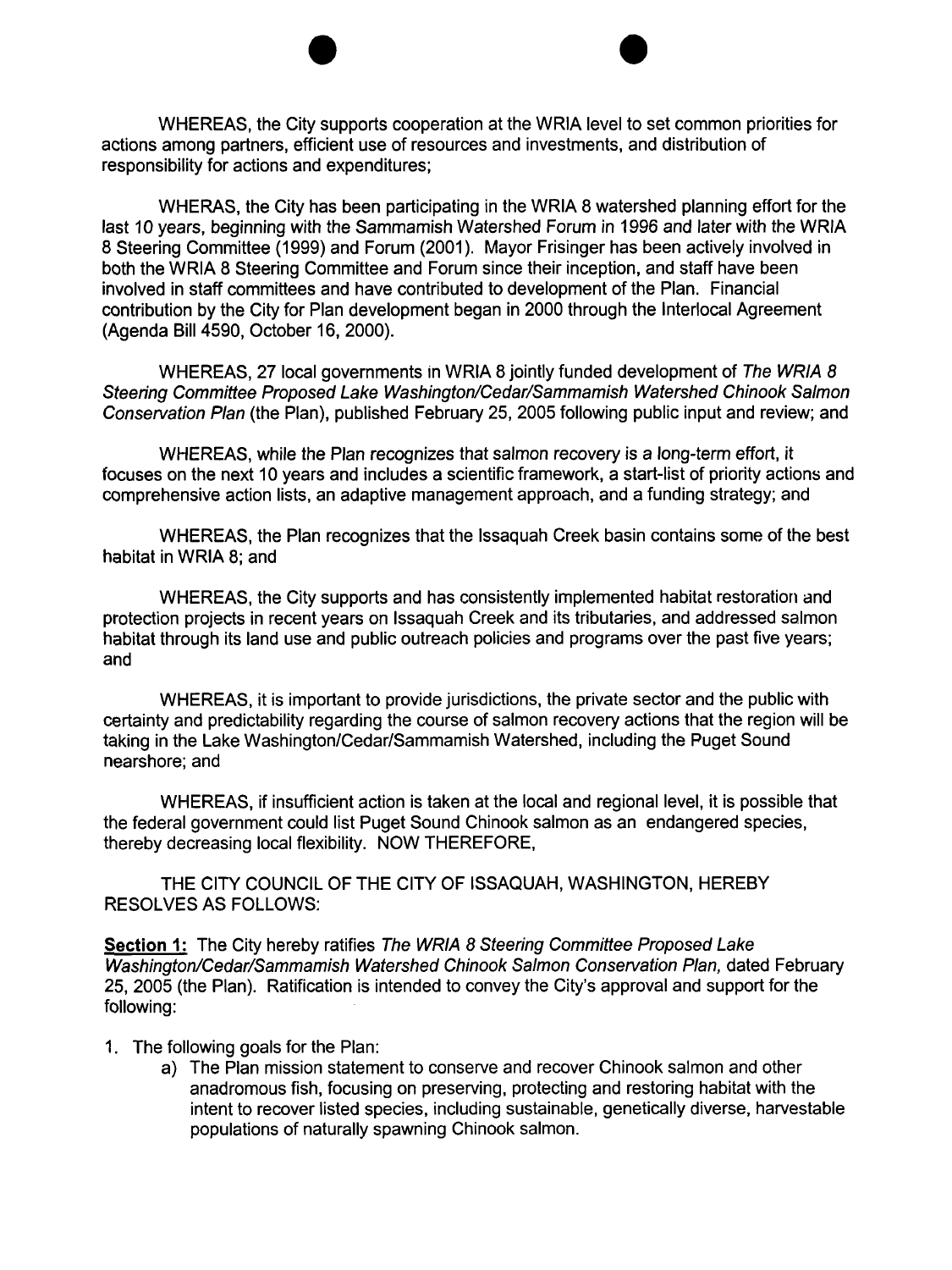b) The multiple benefits to people and fish of Plan implementation including water quality improvement; flood hazard reduction; open space protection; and maintaining a legacy for future generations, including commercial, tribal and sport fishing, quality of life, and cultural heritage.

e e

- 2. Continuing to work collaboratively with other jurisdictions and stakeholders in the Lake Washington/Cedar/Sammamish Watershed (WRIA 8) to implement the Plan.
- 3. Using the scientific foundation and the conservation strategy as the basis for local actions recommended in the plan and as one source of best available science for future projects, ordinances, and other appropriate local government activities.
- 4. Adopting an adaptive management approach to Plan implementation and funding to address uncertainties and ensure cost-effectiveness by tracking actions, assessing action effectiveness, learning from results of actions, reviewing assumptions and strategies, making corrections where needed, and communicating progress. Developing and implementing a cost-effective regional monitoring program as part of the adaptive management approach.
- 5. Using the comprehensive list of actions, and other actions consistent with the Plan, as a source of potential site specific projects and land use and public outreach recommendations. Jurisdictions, agencies, and stakeholders can implement these actions at any time.
- 6. Using the start-list to guide priorities for regional funding in the first ten years of Plan implementation, and implementing start-list actions through local capital improvement projects, ordinances, and other activities. The start-list will be revised over time, as new opportunities arise and as more is learned through adaptive management
- 7. Using an adaptive approach to funding the Plan through both local sources and by working together (within WRIA 8 and Puget Sound) to seek federal, state, grant, and other funding opportunities. The long-term ultimate goal is to fund the Plan through a variety of sources at the current 2004 level plus 50 percent, recognizing that this resolution cannot obligate future councils to financial commitment and that the funding assumptions, strategies, and options will be revisited periodically.
- 8. Forwarding the Plan to appropriate federal and state agencies through Shared Strategy for Puget Sound, to be included in the Puget Sound Chinook salmon recovery plan.

Section 2: The City recognizes that negotiation of commitments and assurances/conditions with appropriate federal and state agencies will be an iterative process. Full implementation of this Plan is dependent on the following:

- 1. NOAA Fisheries will adopt the Plan, as an operative element of its ESA Section 4(f) recovery plan for Puget Sound Chinook salmon.
- 2. NOAA Fisheries and USFWS will:
	- a) take no direct enforcement actions against the City under the ESA for implementation of actions recommended in or consistent with the Plan,
	- b) endorse the Plan and its actions, and defend the City against legal challenges by third parties, and
	- c) reduce the regulatory burden for City activities recommended in or consistent with the Plan that require an ESA Section 7 consultation.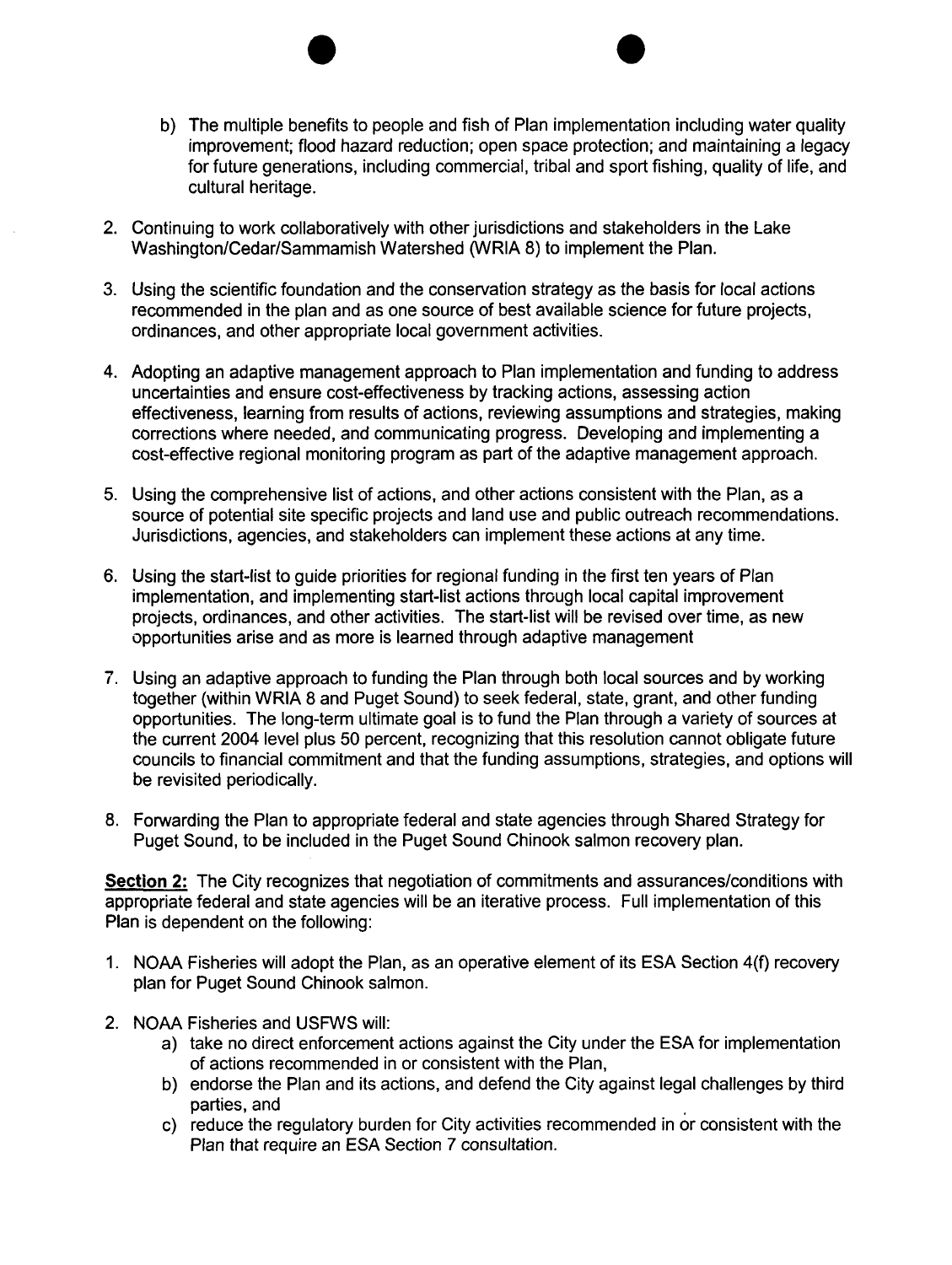- 3. Federal and state governments will:
	- a) provide funding and other monetary incentives to support Plan actions and monitoring activities,

 $\bullet$ 

- b) streamline permitting for projects implemented primarily to restore salmonid habitat or where the actions are mitigation that further Plan implementation,
- c) offer programmatic permitting for local jurisdiction actions that are consistent with the Plan,
- d) accept the science that is the foundation of the Plan and support the monitoring and evaluation framework,
- e) incorporate actions and guidance from the Plan in future federal and state transportation and infrastructure planning and improvement projects, and
- f) direct mitigation resources toward Plan priorities.

Section 3: This resolution does not obligate the City Council to future appropriations beyond current authority.

PASSED by the City Council 6<sup>th</sup> day of September, 2005.

;¡. FRED BUTLER, Council President .i '£ ..

APPROVED by the Mayor this 6<sup>th</sup> day of September, 2005.

ATTEST/AUTHENTICATED:

 $\overline{\text{CHR}}\text{I}\text{S}\text{I}'$ INE EGGERS, CITY CLERK

APPROVED AS TO FORM:

RESOLUTION NO: 2005-15 AGENDA BILL NO: 5353 COUNCIL MTG DATE: 9-06-2005 PUBLICATION DATE: 9-14-2005 EFFECTIVE DATE: 9-19-2005